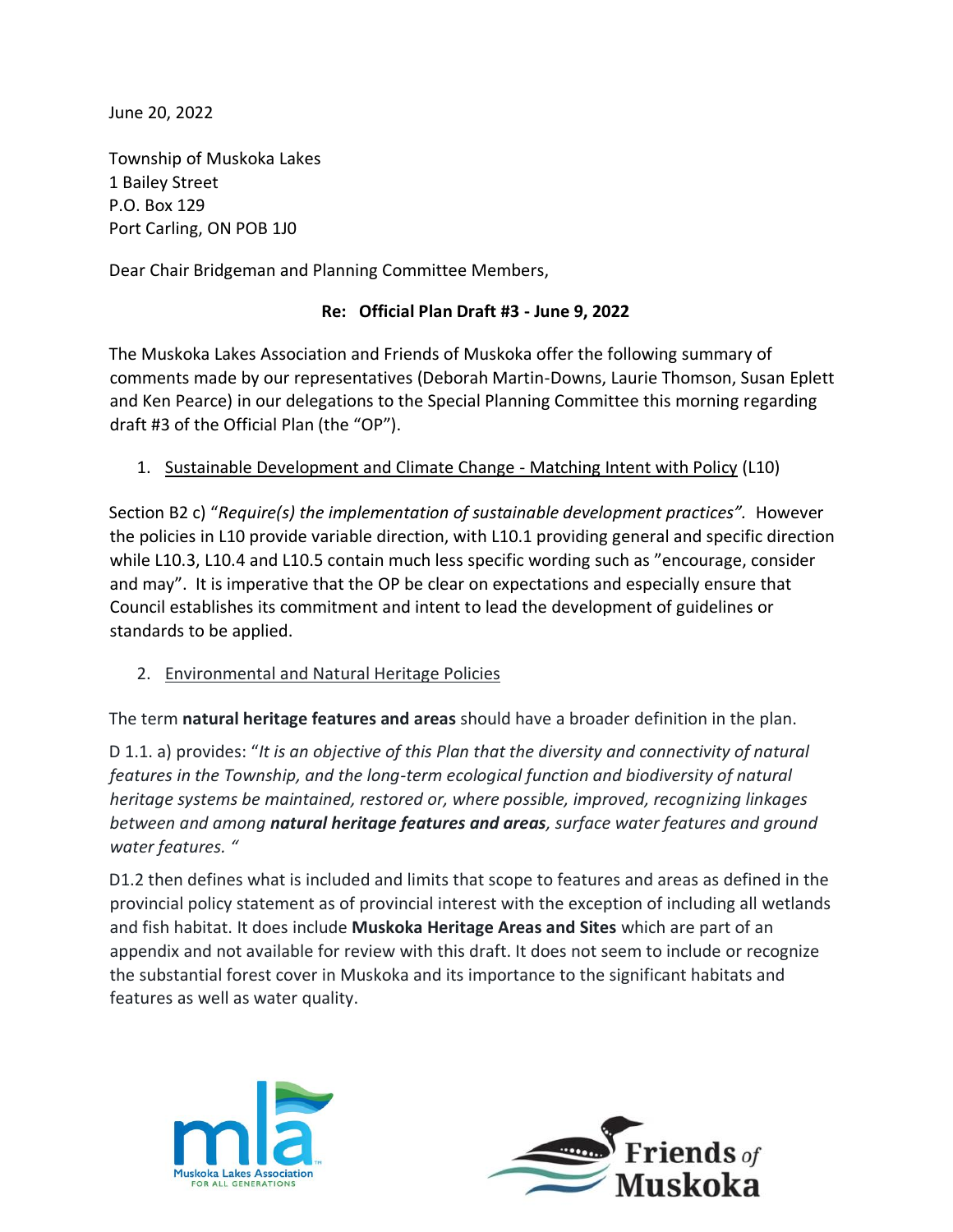D2.2 notes that "*the Township shall protect, improve or restore the quality and quantity of water* by c) I*dentifying water resource systems consisting of ground water features, hydrologic functions, natural heritage features and areas, and surface water features including shoreline areas, which are necessary for the ecological and hydrological integrity of the watershed."*

Without including forest cover, the Township will not be in a position to protect the ecological and hydrological integrity of the watershed.

Part E1 c) and policies in E4.1 note the need to protect other areas including tree cover etc '*Protect the integrity of the natural landscape, including but not limited to tree cover, tree lines and, natural vegetation, natural heritage features and areas and naturally exposed bedrock'* but only natural heritage features and areas have the safeguards of the restrictive natural heritage policies, assessment requirements and controls through the site alteration process.

We ask that Council amends and expands the definition of **natural heritage features and areas**  to include **forested areas** and remove the word **coastal** from other wetlands to reflect the importance of all wetlands to the protection of hydrologic and biological function.

# 3. Recreational Carrying Capacity ("RCC") (E9)

We support the submission on behalf of the Muskoka Small Lakes Coalition and other lake associations requesting that RCC be a hard cap on the creation of new lots on smaller lakes.

Applying RCC as a hard cap is consistent with the precautionary approach we are taking to development through this Official Plan.

It has been argued that RCC is not scientific. The OMB decision upholding Seguin's RCC specifically noted that RCC is scientific. It in fact has a basis in models used for boating safety analyses, AND it has been used by many municipalities as a proxy for shoreline overdevelopment. Just like 300-foot frontages feels right on larger lakes, the RCC restriction of 1 lot per 1.6 ha of water surface is a point at which smaller and narrower water bodies can be considered overdeveloped.

Regardless, many planning tools, such as maximum lot coverage and minimum lot frontage are not scientific but are accepted as precautionary tools to put specific limits on development, thereby preventing overdevelopment, just as we believe RCC should be used.

While permitting lot creation on lakes where RCC has been surpassed, subject to conditions, may sound like a balanced compromise approach, it is not. It is like saying you need to have 200 or 300 feet of frontage for new lot creation but we will make exceptions if you site your cottage in a certain place or decrease the size of your dock. The wording as it is in this draft will make it very difficult for Council to refuse any applications to create new lots on lakes that are over their RCC limit - Council can set criteria for building, but these will likely be appealable -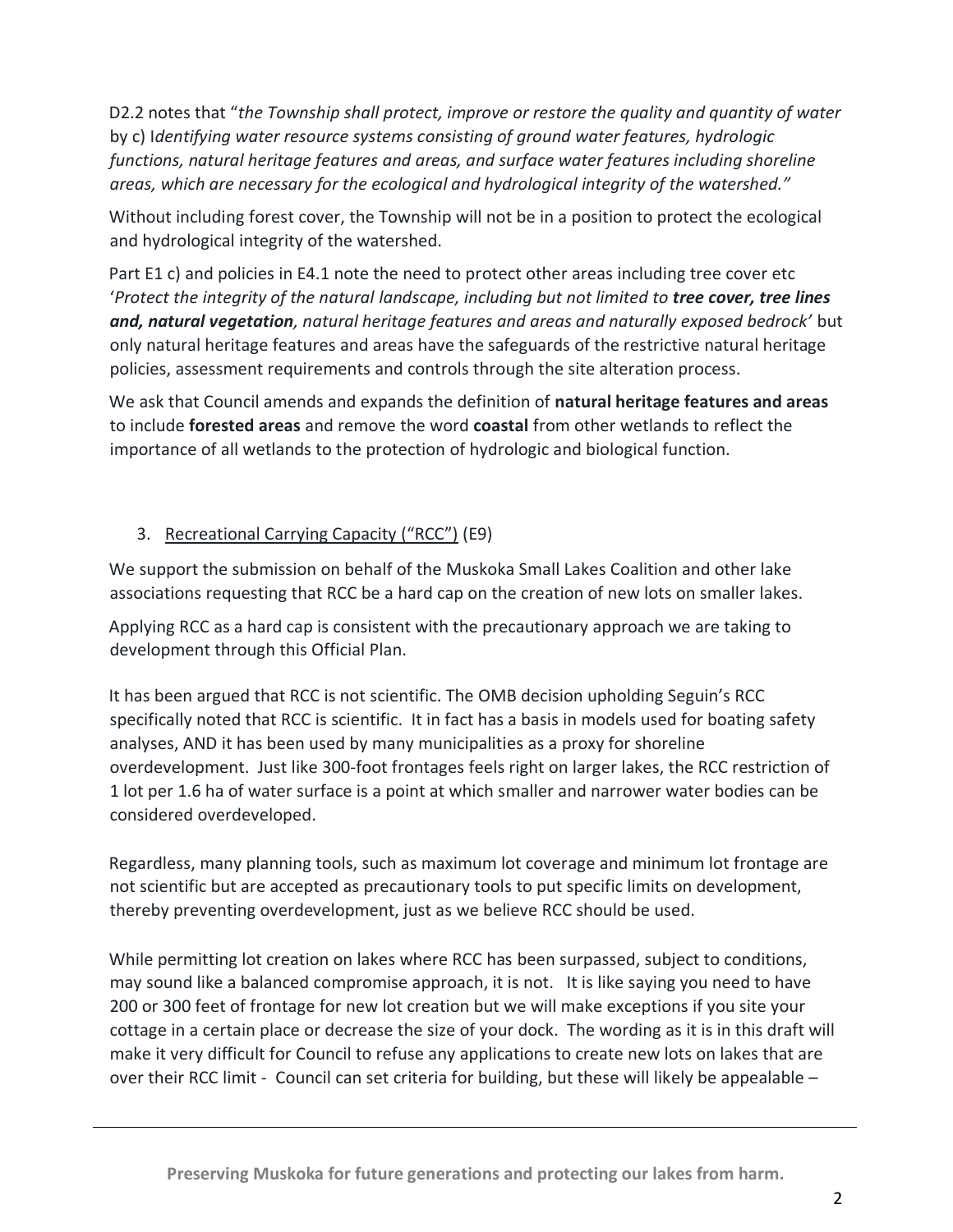think about the pandora's box this could open up! And these criteria will not prevent more development on already overdeveloped lakes. Employing RCC as a hard cap would.

We do not agree with the new language in E9 c) viii) that RCC should not apply to proposed development within the Urban Centres or Community Areas. An RCC model will help protect the safety on the water in these areas, as well as fish habitat and shoreline ecology. Applying an RCC model with docking limitations at tourist commercial establishments, public boat launches and waterfront landings as suggested by Meridian will not restrict development in these areas; it will simply limit the number of property owner boat slips and boat launches in these areas. Boat slips needed to meet commercial parking requirements have been specifically excluded from the model.

The proposed development in Gravenhurst's Muskoka Wharf is a striking example of why RCC is relevant in an Urban Centre (55 new boat slips are being proposed in the bay).

4. Main floor of boathouses (E4.10)

We request that the words 'to the extent permitted by law' be added to E4.10 c). This will reflect the language in Section 10 of Regulation 161-17 to Ontario's Public Lands Act which regulates the use of single story boathouses: "4. The boathouse is a single-storey building and the interior of the boathouse is designed and used solely for the purpose of storing and docking boats and related equipment."

We note that at the March 22nd Special Planning Committee meeting, there was support for a 'small' amount of recreational floor area in the main floor of a boathouse. Committee discussed a maximum of up to 20-25% and 500 or 650 sq feet (to be comparable or less than the living space that's allowed on the second floor). We recommend a maximum square footage.

We further note that with 300' or more of frontage, the main floor of a boathouse could be more than 3,000 sq ft.

We'd also like to point out that damage to structures on lands subject to flooding may trigger complaints to the Township.

5. Resorts on Islands (F3.4.2d))

We again request that a provision be added to prohibit resorts on islands. We suggested wording in our March submission: "Meet the following minimum lot and siting requirements: A) on a mainland property; B) a lot area of 2 ha; and C) a water frontage of 150 m." We do not want another Langmaid's Island (Lake of Bays). No resorts on islands has been a long established policy in our Township. This would create numerous issues, such as mainland parking, boat slips and boat traffic and septic concerns. There is approximately 27 km of shoreline available for resorts. Similarly, a resort should not be on a small property with limited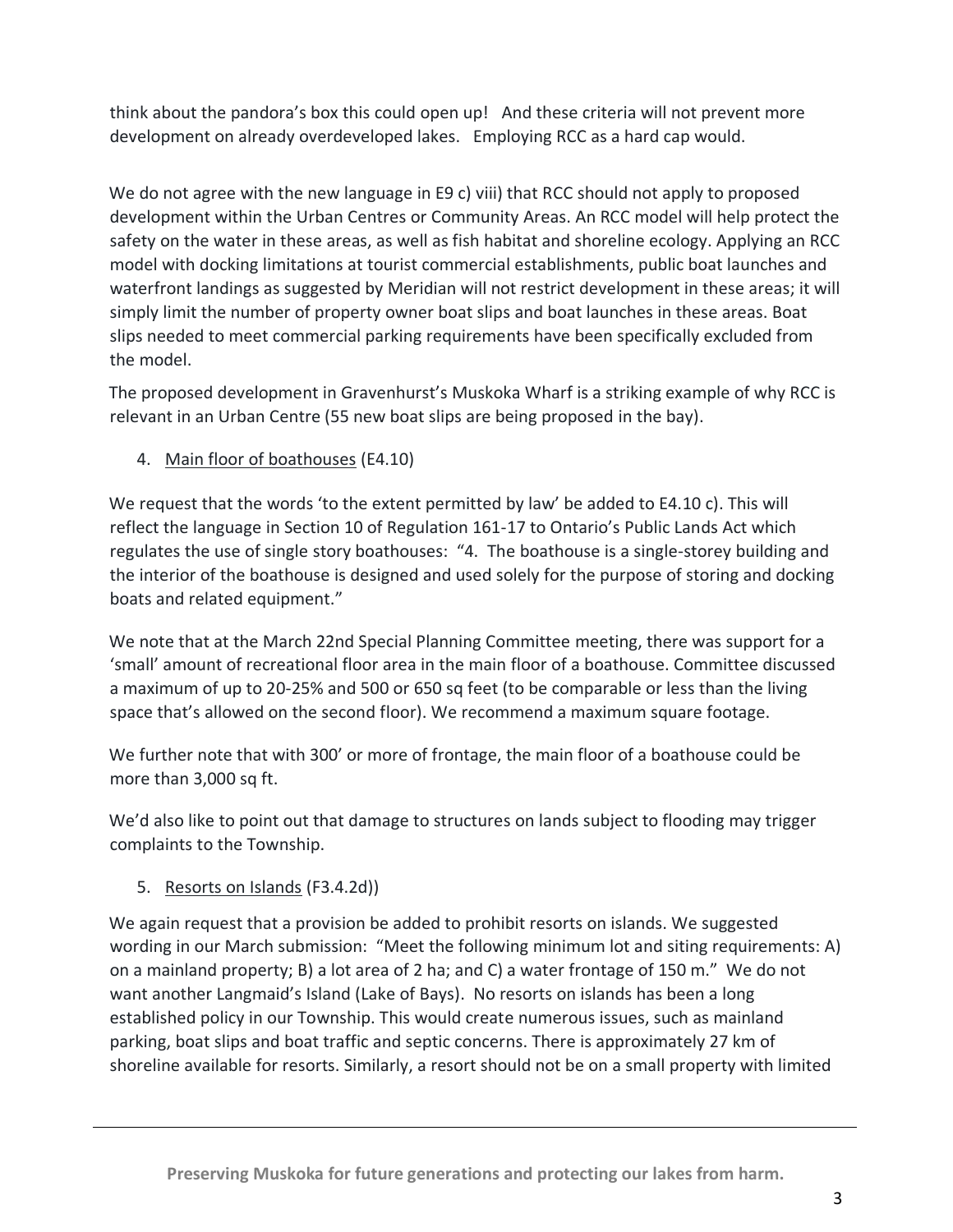shoreline. Our suggested wording is derived from the current Official Plan, Section B11.16 and we ask that it be carried forward.

# 6. Resorts: Maximum Owner Occupancy - Resort is Open Year-Round (F3.3.2.1e))

With a unit being in a rental pool at least 26 weeks per year, arguably it is not commercial or residential. The predominant use is neither one or the other. However, at some point you reach a tipping point. Previously, 10 weeks in a rental pool was considered sufficient to qualify as commercial, with 42 weeks of exclusive owner usage.

A provision has been added to permit an owner to use the unit when it was not rented. However, this could lead to a unit being used 100% of the time by the owner. We had suggested a maximum, but did not indicate a number of weeks. Meridian is proposing 39 weeks or 75% (effectively splitting the baby between 50% and 100%). We suggest this is too much. It is only three weeks shy of the 42 weeks which we found so objectionable (only 10 weeks in a rental pool). It is a long way from 50-50. We suggest an additional six weeks, so a maximum of 32. Anything over 26 is trending towards residential.

The problem is Friday Harbour where people living in the units (as their principal residence, notwithstanding it was a commercial resort) had to move out for 60 days (about nine weeks) each year and stay with friends and family. Apparently this proved to be too much of a hardship and they also complained that they could not get a residential mortgage at lower rates than they could for a commercial mortgage. Innisfil ultimately relented and is allowing them to be completely residential! Definitely a slippery slope.

That said, we are appreciative that Meridian did provide that it would in no way affect the maximum owner usage of four weeks during July and August. So we request a maximum of 32 weeks please, and the same change for Section F3.3.2.2e) - Not Open Year-Round.

## 7. Resorts: Unit Owner Use Restrictions - Resort Outside of Urban Centres (F3.3.2e))

Meridian Consulting suggested that when a resort ceases to carry on business, unit owners should not be precluded from using their units. They MAY operate the resort themselves, but they cannot convert them to residential use. The current Official Plan goes on to say that if the units are unable to be operated as part of a resort, use of the units shall cease until it is possible to operate them as such. We suggest this needs to go back in, otherwise it is residential. Either that or they SHALL operate it as a resort and if they don't, they can't use their unit.

We recognize unit owners may not be able to operate a restaurant or even a pool, but they can operate a commercial condo by operating the rental program, etc. It would not be difficult or onerous. In many cases the owner/developer is no longer in the picture and it is just the condo corporation. It must be a commercial condo, not a residential condo. This is what the current OP says.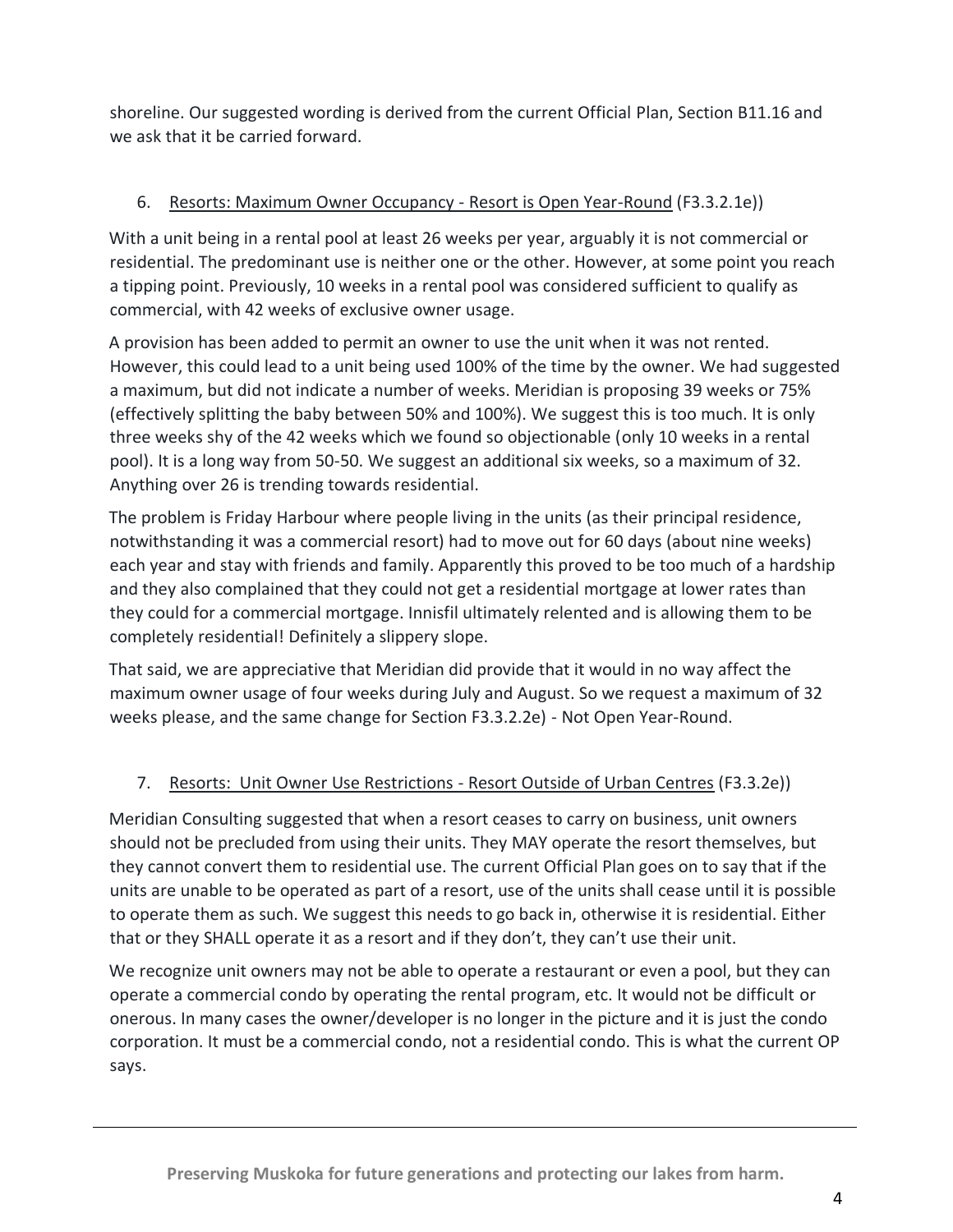#### 8. Site Plan Control By-law (E5 and E4.2.2 g))

Section E5 of the draft OP refers to the Township's Site Alteration By-law. It describes the purpose of the by-law (to control site alteration in the waterfront and other areas) and requires the by-law to be updated to include certain environmental protections.

Director Pink has explained that the Site Alteration By-law does not apply to land that is being developed pursuant to a building permit or a site plan agreement. Instead, the Site Plan Control By-law applies. We request that the Site Plan Control By-law be added to E5, to ensure that it is also amended to include the protections in the new OP.

We also request that patios be added to the list of structures that should be considered in the updated by-laws.

In addition, E4.2.2 g) states that Waterfront Areas shall be subject to the Tree Preservation Bylaw and Site Alteration By-law. We ask that the Site Plan Control By-law should be added. In addition, we note that the name of the Tree Preservation By-law is being changed to Tree Conservation By-law.

## 9. Dark Sky Lighting (L14 e))

We recommend that the Township's dark sky lighting policies be updated to reflect the new dark sky lighting standards that have evolved to deal not just with light trespass and shining downwards, but also light glare, clutter and skyglow. The International Dark Sky Association describes these standards, which also provide that exterior lighting be of minimal intensity, minimally intrusive colours, and only when needed. We included suggested wording in our March submission that we believe should be included in section L14 e) along with definitions.

## 10. Building Elevation Drawings in Site Plan Control (E7 b) i))

Building elevation drawings are integral to decisions on site plan control. We recommend that E7 b) i) provide that the location of buildings will be based on building elevation drawings.

## 11. Setbacks on Properties in the waterfront area (E4.12)

The recent application regarding a property on Acton Island has shown that properties with two water frontages can create significant issues when they are developed. We request that where a property has two distinct lake frontages on two sides (for example, on a peninsula), an equivalent setback should apply to both frontages. This will ensure that an entire building is setback appropriately from the water, not just the front side of the building.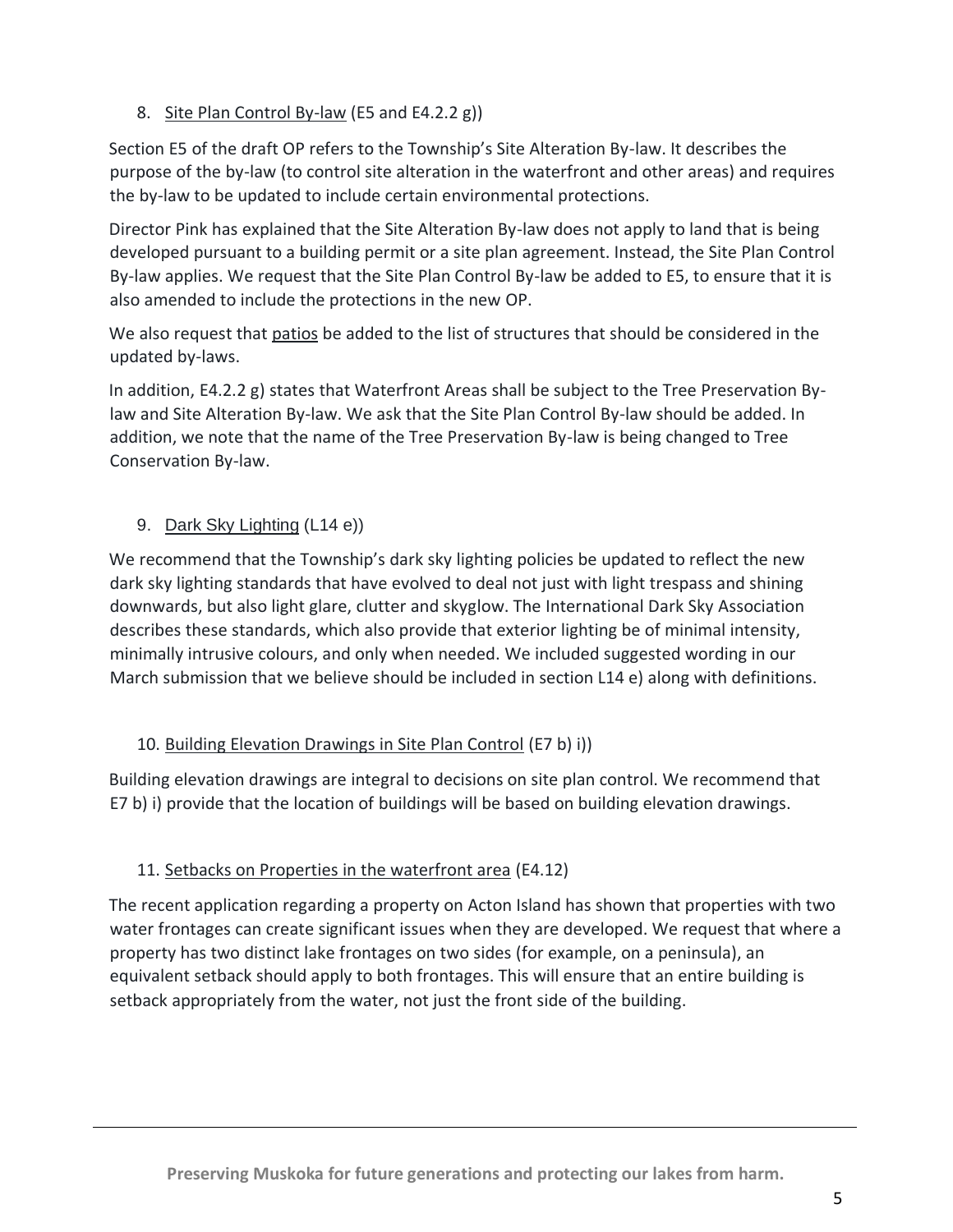## 12. Downzoning and Siting of Marinas (E4.8)

Given the importance of marina operations to the Township, we repeat our suggestion that any application to downzone or re-zone a marina shall only occur at the time of a comprehensive review or some other Township-wide planning process such as the Transportation Master Plan process.

We repeat our request that new marinas not be located in shallow bays or wetlands, given the environmental damage this would cause.

#### 13. Development on Islands slightly Less than 0.8 hectares (E4.5.3 a))

The existing OP requires an Environmental Impact Study for development on islands slightly less than 0.8 hectares. We recommend that this EIS requirement be carried forward into s. E4.5.3 a) of the new OP because of the special concerns when very small islands are developed, including visual impact and environmental impact, access and provision of services.

#### 14. Estate Lots in Rural Areas (H2.1.2.k)

Section H2.1.2.k relating to estate lots in rural areas states that estate residential development of 20 lots or less may be considered by way of Official Plan Amendment, with consideration given in particular to Section H2.1.2 a).

However, the Provincial Policy Statement directs the majority of growth in municipalities to serviced urban areas and allows for limited residential development in the rural areas. Similarly, Section D2 of the District of Muskoka Official Plan (MOP) permits limited rural growth and directs most of the growth to the serviced urban areas. In TML those areas would be Bala and Port Carling and to a lesser extent other community areas which are unserviced at this time.

The District indicates that the settlement areas will be the focus of year-round population and the 2019 Forecast and Allocation Report prepared by the District indicates that the population of TML will increase by only 200 people or 300 homes between 2016 and 2036. The MOP has targeted 70% of permanent residential growth to the urban and community areas, which leaves about 80 new permanent dwellings in total for rural and shoreline areas, or 4 new homes per year.

Furthermore, the MOP requires in section J3.5.1 f) that rural lot creation consider, among other things:

- avoidance of further fragmentation of large, intact nature spaces;
- appropriate access to employment, schools, community facilities, services and amenities; and
- fiscal impacts on the short and long term provision of hard and soft services.